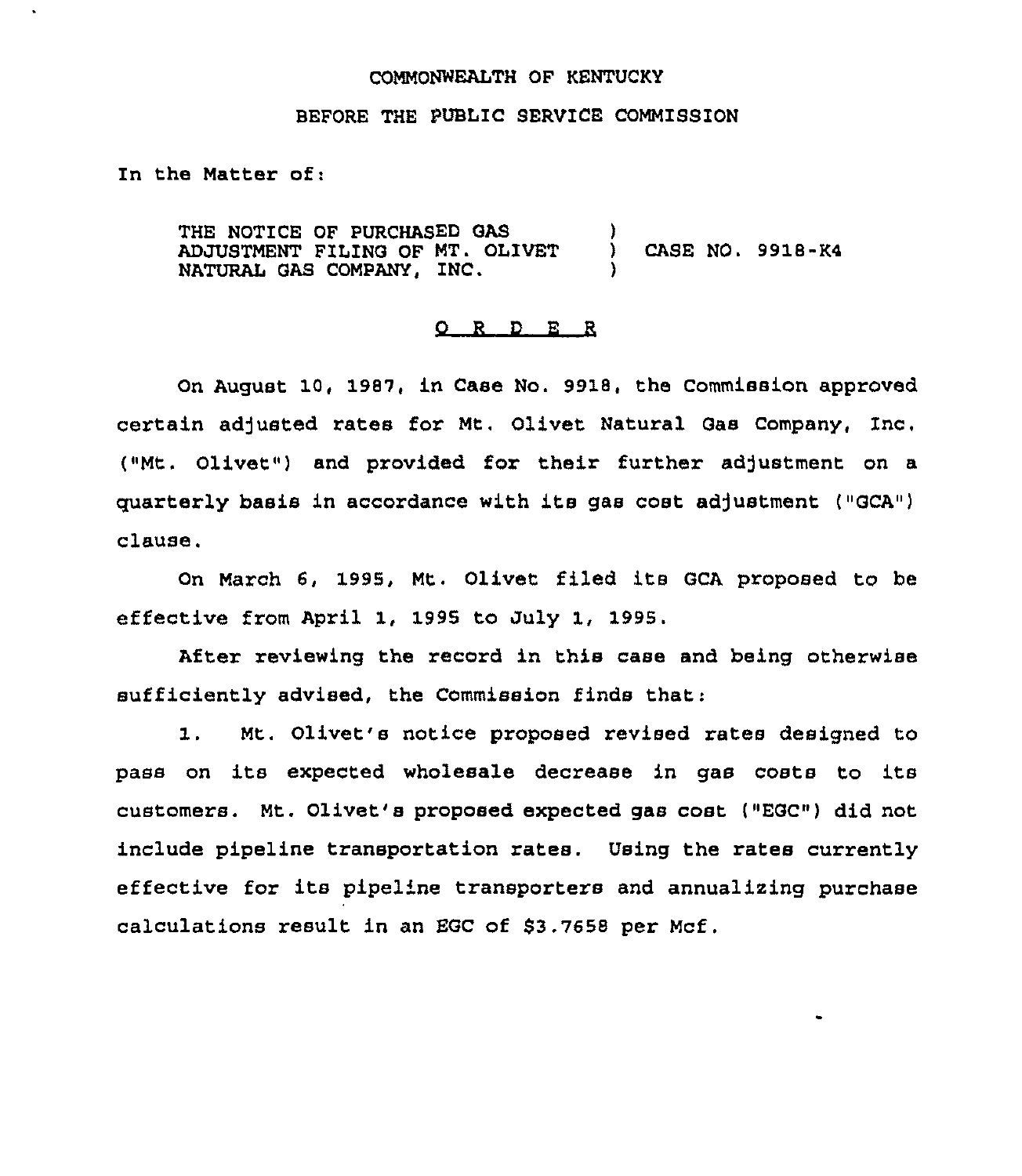2, Mt, Olivet has current refunds of \$43,64 or .11 cent per Mcf, to return to its customers. The total refund adjustment of 7.81 cents per Mcf reflects the current and previous quarter adjustments.

3. The notice set out a current quarter actual adjustment ("AA"} of 56.65 cents per Mcf to reconcile gas cost from October, November, and December 1994. Mt. Olivet did not use the EQCs which were actually in effect for these months in its current AA calculation. It also failed to use volumes and costs for October and November as they were reported in Schedule II. Correcting these errors yields a current AA of (3.85) cents per Mcf. The total AA of (11.76) cents per Mcf reflects the current over-collection as well as under- and over-collections from previous quarters.

4. These adjustments produce a gas coat recovery rate of \$3.5701 per Mcf, 40.74 cents per Mcf less than the prior rate.

5. The rate adjustments in the Appendix to this Order are fair, just, and reasonable, in the public interest, and should be approved with gas supplied on and after April 1, 1995.

IT IS THEREFORE ORDERED that:

1. The rates proposed by Mt. Olivet be and they hereby are denied.

2. The rates in the Appendix to this Order are fair, just, and reasonable, and are effective for gas supplied on and after April 1, 1995.

-2-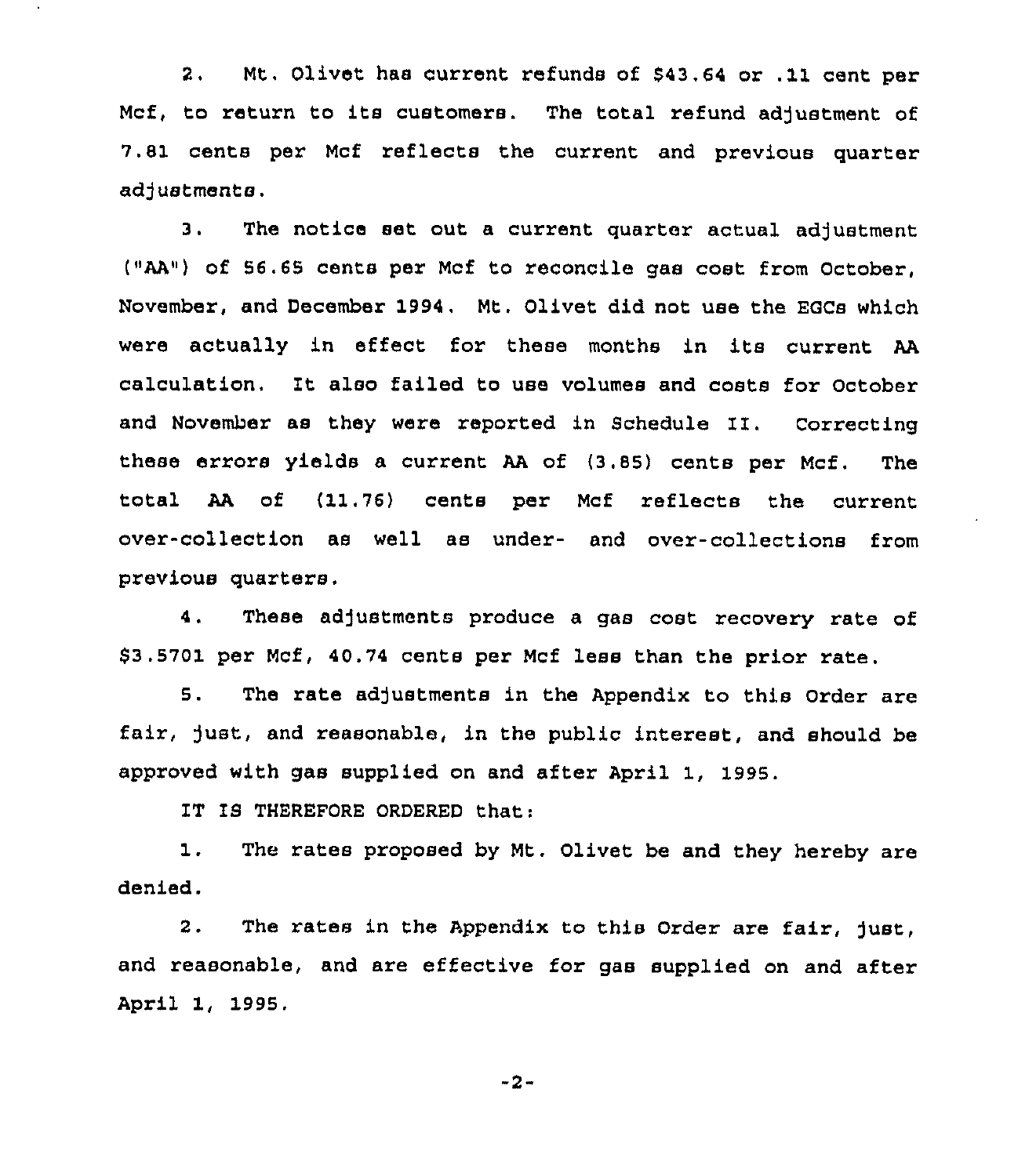3. Within 30 days of the date of this Order, Mt. Olivet shall file with this Commission its revised tariffs setting out the rates authorised in this Order.

Done at Frankfort, Kentucky, this 15th day of March, 1995.

PUBLIC SERVICE COMMISSION

1 Pul Chairman

ce Chairman

Comm Fruda K Breathan

ATTEST:

Executive Director